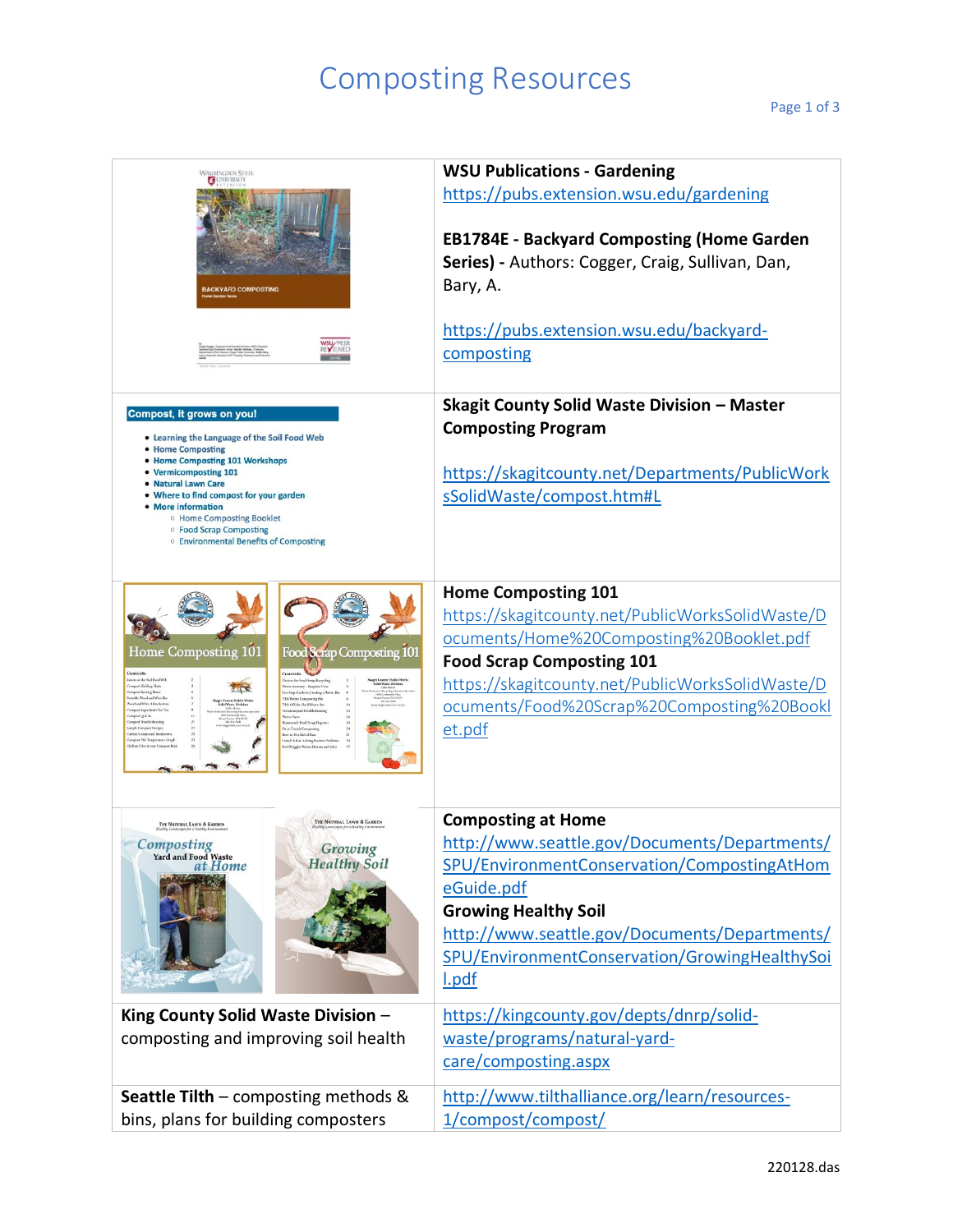## Composting Resources

| King County MG Tip Sheet #2                            | Soil, Composting, Mulch, Watering, &                                                                                                                                                                                                                                                                                                                                   |
|--------------------------------------------------------|------------------------------------------------------------------------------------------------------------------------------------------------------------------------------------------------------------------------------------------------------------------------------------------------------------------------------------------------------------------------|
| https://extension.wsu.edu/king/tip-                    | <b>Microclimate</b>                                                                                                                                                                                                                                                                                                                                                    |
| sheet-2-gardening-publications/                        | A Home Gardener's Guide to Soils & Fertilizers,<br><b>EM063E</b><br>Organic Soil Amendments in Yards & Gardens: How<br>$\bullet$<br>Much is Enough?, FS123E<br>Backyard Composting, EB1784E<br>$\bullet$<br>Using Coffee Grounds in Gardens & Landscapes,<br>$\bullet$<br><b>FS207E</b><br>Using Arborist Wood Chips as Landscape Mulch,<br>$\bullet$<br><b>FS160E</b> |
|                                                        | Cover Crops for Home Gardens West of the<br>$\bullet$<br>Cascades, FS111E                                                                                                                                                                                                                                                                                              |
|                                                        | Methods for Successful Cover Crop Management in<br>$\bullet$<br>Your Home Garden, FS119E                                                                                                                                                                                                                                                                               |
|                                                        | Watering Home Gardens and Landscape Plants,<br>$\bullet$                                                                                                                                                                                                                                                                                                               |
|                                                        | EB1090                                                                                                                                                                                                                                                                                                                                                                 |
|                                                        | Drip Irrigation for the Yard & Garden, FS030E<br>$\bullet$<br>How to Determine Your Garden Microclimate,<br>$\bullet$<br><b>FS181E</b>                                                                                                                                                                                                                                 |
|                                                        | Potential Contaminants in Residential Rain Barrel<br>$\bullet$                                                                                                                                                                                                                                                                                                         |
|                                                        | Water, FS280E                                                                                                                                                                                                                                                                                                                                                          |
|                                                        | A Gardener's Primer to Mycorrhizae FS269E<br>$\bullet$<br>Gypsum Use in Home Gardens & Landscapes<br>$\bullet$<br><b>FS307E</b>                                                                                                                                                                                                                                        |
|                                                        | Epsom Salt Use in Home Gardens & Landscapes<br>$\bullet$<br><b>FS308E</b>                                                                                                                                                                                                                                                                                              |
| <b>WA Dept. of Ecology</b>                             | <b>Environmental Benefits of Compost</b>                                                                                                                                                                                                                                                                                                                               |
|                                                        | https://skagitcounty.net/PublicWorksSolidWaste/                                                                                                                                                                                                                                                                                                                        |
|                                                        | Documents/Environmental%20Benefits%20of%20                                                                                                                                                                                                                                                                                                                             |
|                                                        | Composting.pdf                                                                                                                                                                                                                                                                                                                                                         |
| <b>Oregon State University</b>                         | How to Use Compost in Gardens and Landscapes                                                                                                                                                                                                                                                                                                                           |
| https://extension.oregonstate.edu/sear                 | https://catalog.extension.oregonstate.edu/sites/ca                                                                                                                                                                                                                                                                                                                     |
| ch?search=composting                                   | talog/files/project/pdf/em9308.pdf                                                                                                                                                                                                                                                                                                                                     |
| <b>Composting with Worms</b>                           | <b>Composting with Worms</b>                                                                                                                                                                                                                                                                                                                                           |
| EM 9034 - October 2011                                 | https://catalog.extension.oregonstate.edu/em9034                                                                                                                                                                                                                                                                                                                       |
|                                                        | March 9, 2021 Webinar - Dirt Gone Bad-Herbicide                                                                                                                                                                                                                                                                                                                        |
|                                                        | Contamination                                                                                                                                                                                                                                                                                                                                                          |
| <b>How to Use Compost</b><br>in Gardens and Landscapes | <b>MARCH 9, 2021</b><br><b>DIRT GONE BAD:</b><br><b>WHEN YOUR SOIL<br/>AMENDMENT HAS</b><br><b>BEEN CONTAMINATED</b>                                                                                                                                                                                                                                                   |
| EM 9300<br><b>Oregon State Consule</b><br>Oregon se    | https://extension.oregonstate.edu/mg/growing-<br>oregon-gardeners-level-series                                                                                                                                                                                                                                                                                         |